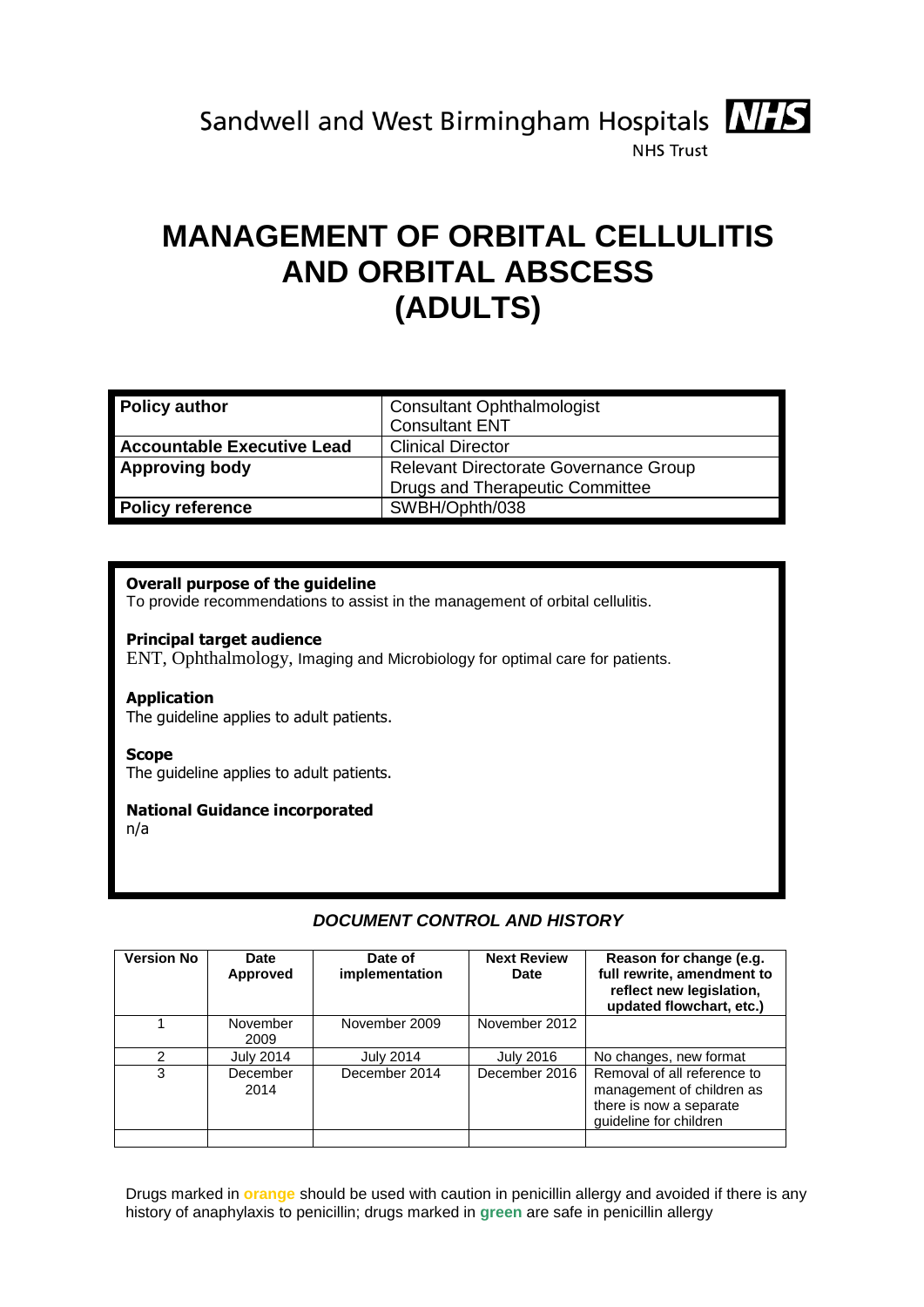#### **1.0 Introduction**

Bacterial orbital cellulitis is a medical emergency that, if not treated urgently, may lead to blindness and even death. Acute sinusitis is the most common source of infection but trauma, lid infections or endogenous spread may also contribute.

An integrated multi-disciplinary strategy is key to successfully managing this disease. Close coordination between ENT, Ophthalmology, Imaging and Microbiology is needed to ensure optimal care for these patients.

Any patient with suspected orbital cellulitis should receive the first dose of antibiotic intravenously at the earliest opportunity (before sending for scans etc) and an ophthalmic assessment should be arranged as soon as practically possible if the patient is admitted via ENT.

#### **2.0 Aim/Purpose**

The aim of the guideline is to provide recommendations to assist in the management of orbital cellulitis.

#### **3.0 Definitions**

- **Orbital septum** This is a dense fibrous membrane that originates from the periosteum of the orbital rim peripherally fuses with the tarsal plates centrally and separates the orbital contents from the eyelids
- **Orbital cellulitis** Orbital cellulitis is an extremely serious infectious process that directly or indirectly affects orbital contents behind the orbital septum.
- **Pre-septal cellulitis** This is a more common but less serious infection of the skin and soft tissues of the eyelids anterior to the orbital septum. Occasionally pre-septal cellulitis can progress to orbital cellulitis

#### **4.0 Pathophysiology**

Three main mechanisms are recognised:

- 4.1 Spread from surrounding sinuses. Ethmoid sinuses are the most common source of infection followed by frontal sinus.
- 4.2 Direct injury to orbit
- 4.3 Endogenous spread in immuno-compromised patients

#### **5.0 Criteria for admission**

All patients with a clinical diagnosis of orbital cellulitis MUST be admitted and an ophthalmic opinion sought as soon as possible.

Drugs marked in **orange** should be used with caution in penicillin allergy and avoided if there is any history of anaphylaxis to penicillin; drugs marked in **green** are safe in penicillin allergy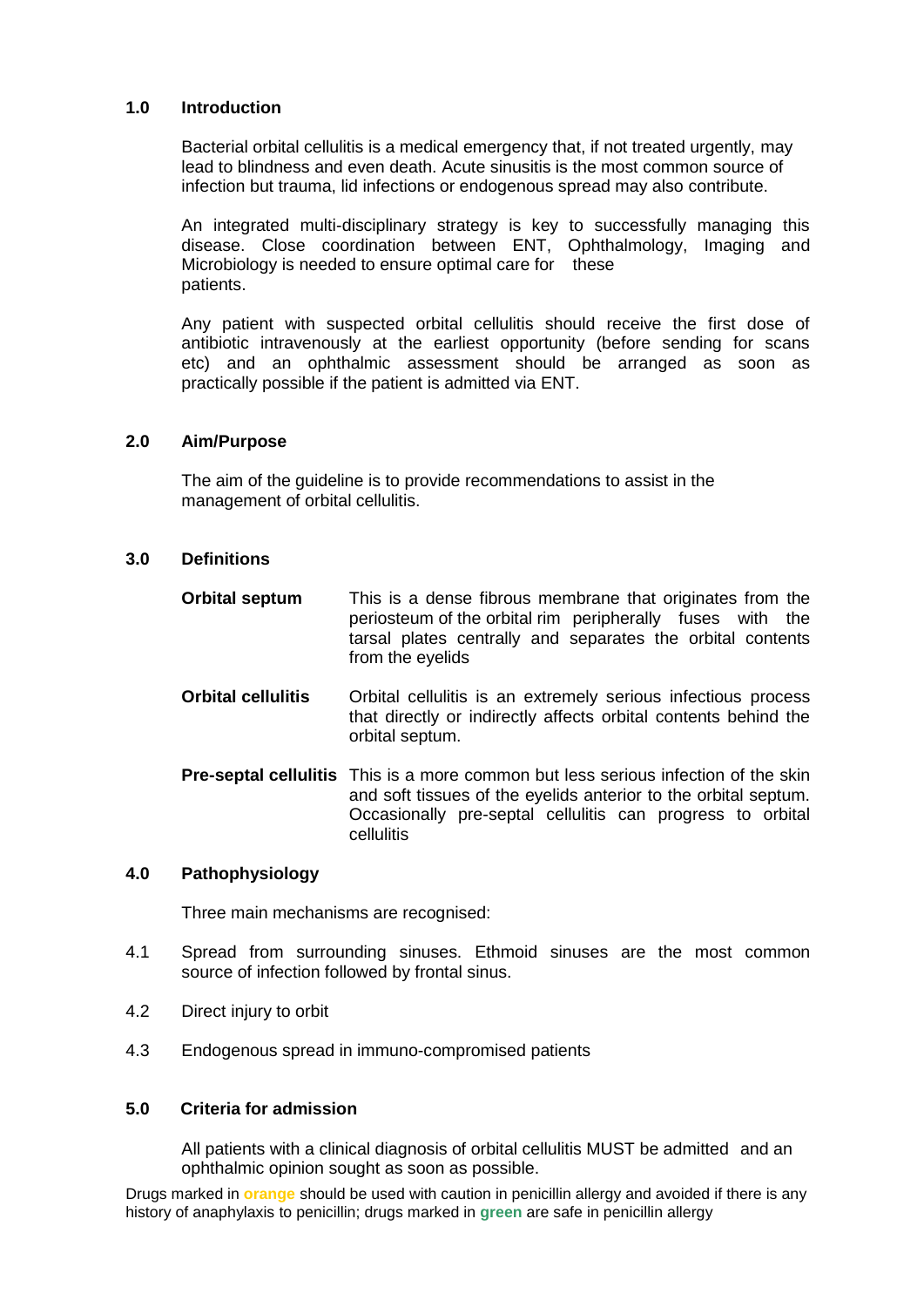For patients that are difficult to examine (young children) and orbital cellulitis cannot be ruled out, they should also be admitted and started on IV antibiotics.

#### **6.0 Management**

The management of orbital cellulitis and sinusitis differ in adults and children. [See](http://connect.swbh.nhs.uk/docs/policies/DOCUMENTS%20CLINICAL/Orbital%20Cellulitis%20and%20Abscess%20in%20Children%20(Ophth%20Paed%20039)%20(SWBH).pdf)  [separate guidelines for management on children.](http://connect.swbh.nhs.uk/docs/policies/DOCUMENTS%20CLINICAL/Orbital%20Cellulitis%20and%20Abscess%20in%20Children%20(Ophth%20Paed%20039)%20(SWBH).pdf)

In adults the infection may be polymicrobial and anaerobes may also be present where there is a history of chronic sinus disease. Pre-disposing history is more varied and surgical drainage of sinuses and abscess is more frequently required.

A CT scan is to be arranged at the earliest after administration of the first dose of intravenous antibiotics. If vision is deteriorating rapidly the orbit must be surgically decompressed as soon as possible.

The commonest organisms isolated from blood, the paranasal sinuses or abscess are:

- Streptococcal species such as *Streptococcus milleri, pyogenes, pneumoniae*
- *Staphylococcus aureus*,
- *Haemophilus influenzae* (type b)

#### **7.0 Choice of surgery**

Drainage of a sub-periosteal abscess is urgently required.

The main surgical objective is to drain the pus adequately, reduce intra-orbital tension and obtain samples for culture. Send sample of pus rather than pus swab to microbiology.

#### **8.0 Implementation**

A copy of the guidelines will be made available on the intranet.

#### **9.0 Audit**

Audit compliance with guidelines following 18 months of implementation of guideline

#### **10.0 References**

Peden MC, Neelakantan A, Orlando C, Khan SA, Lessner A, Bhatti MT. Breaking the mold of orbital cellulitis. Surv Ophthalmol. 2008;53:631-5